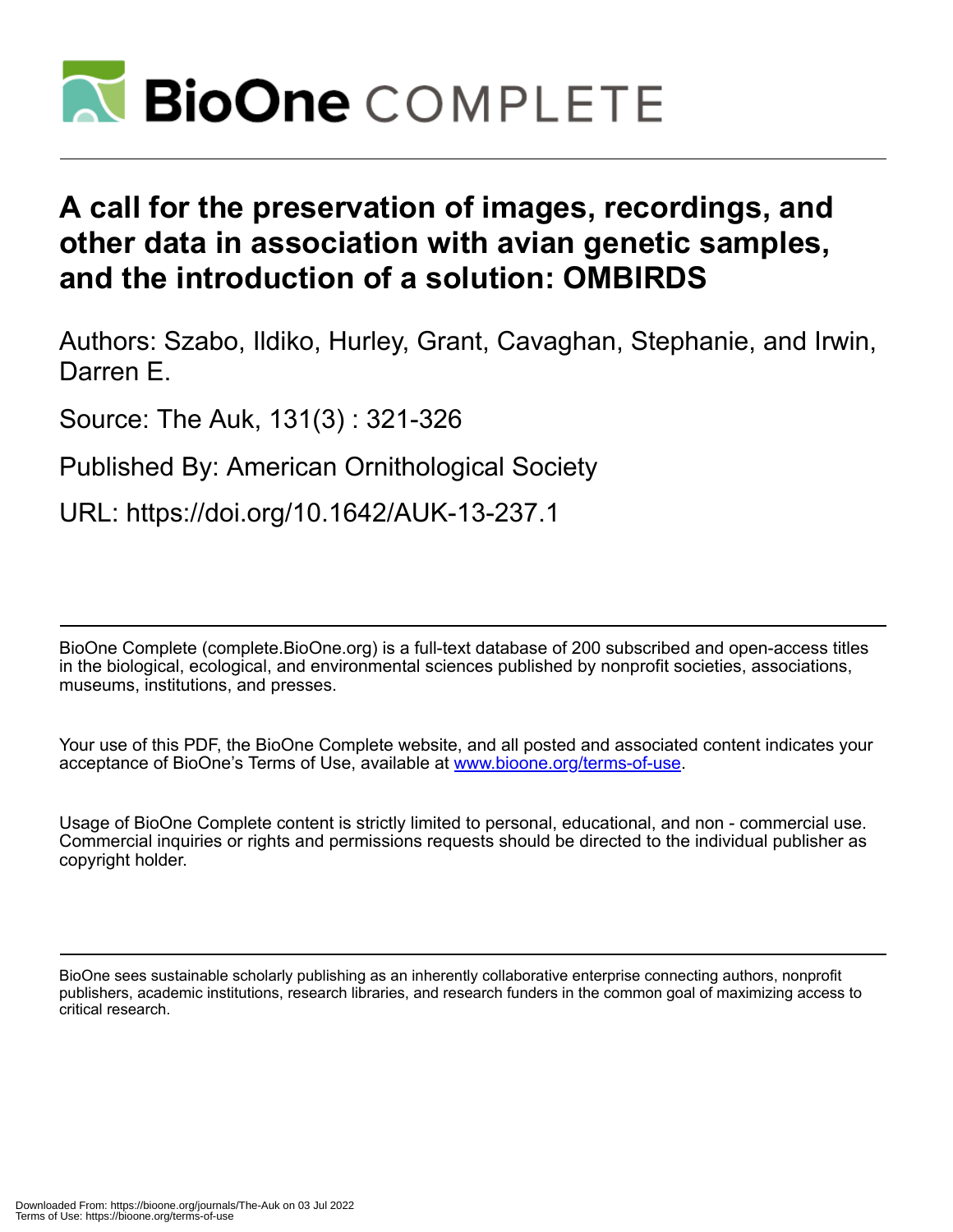

# **PERSPECTIVE**

# A call for the preservation of images, recordings, and other data in association with avian genetic samples, and the introduction of a solution: OMBIRDS

# Ildiko Szabo,<sup>1</sup>\* Grant Hurley,<sup>1</sup> Stephanie Cavaghan,<sup>1</sup> and Darren E. Irwin<sup>1,2</sup>\*

<sup>1</sup> Cowan Tetrapod Collection, Beaty Biodiversity Museum, University of British Columbia, Vancouver, British Columbia, Canada  $^2$  Department of Zoology, University of British Columbia, Vancouver, British Columbia, Canada

\* Corresponding authors: Ildiko Szabo, ildiko@zoology.ubc.ca; Darren Irwin, irwin@zoology.ubc.ca

Received March 10, 2014; Accepted March 15, 2014; Published May 21, 2014

#### ABSTRACT

Much current and historical research in ornithology employs catch-and-release methods, resulting in a variety of data and materials from birds for which whole-body specimens have not been collected. Often, a genetic specimen (e.g., blood or feathers) is collected along with ''media specimens'' such as images and/or sound recordings, providing a rich source of research material as well as an opportunity to use each type of specimen as a source of validation of the other. Despite the abundance of these datasets and their potential use in future research, the preservation of such data and associated materials is currently a task that each researcher must confront individually, which results in the loss of these research materials over time. To promote the long-term utility of information collected from the thousands of birds that are captured and released each year, we present a protocol and database template (OMBIRDS; the Online Museum of Bird Images, Recordings, and DNA Samples) for organizing and preserving images, recordings, and data associated with genetic samples. This protocol can be used by individual researchers and institutions to organize their own collections, and it also facilitates submission of records to international data repositories such as VertNet. By contributing OMBIRDS to the research community as a free database tool that can be downloaded and adapted by researchers and institutions, we hope to encourage the collection of media along with genetic samples and to facilitate the archiving of these materials for their use in future research.

Keywords: blood samples, data archiving, DNA preservation, genetic samples, media specimen, museums, sound recordings, voucher specimen

# Un appel à la conservation des images, des enregistrements et d'autres données en association avec des échantillons génétiques aviaires et introduction d'une solution : OMBIRDS

# **RÉSUMÉ**

Beaucoup de recherches actuelles et historiques en ornithologie emploient des méthodes de capture-remise en liberté, ce qui procure diverses données et du matériel sur des oiseaux pour lesquels aucun spécimen entier n'a été récolté. Un spécimen génétique (ex.: sang ou plumes) est souvent récolté en plus des "spécimens virtuels", comme des images et des enregistrements sonores. Cela constitue une importante source de materiel de recherche ainsi ´ qu'une opportunité d'utiliser à chaque type de spécimens comme une source de validation des autres types. Malgré l'abondance de ces jeux de données et leur utilisation potentielle dans de futures recherches, la conservation de ces données et du matériel associé est une tâche à laquelle chaque chercheur est confronté, ce qui occasionne la perte de ce matériel de recherche au fil du temps. Pour promouvoir l'utilité à long terme des informations recueillies sur des milliers d'oiseaux capturés et remis en liberté à chaque année, nous présentons un protocole et un modèle de base de données (OMBIRDS: le musée en ligne des images, enregistrements et échantillons d'ADN d'oiseaux) pour organiser et conserver les images, les enregistrements et les données associées aux échantillons génétiques. Ce protocole peut être utilise par des chercheurs individuels et des institutions pour organiser leurs propres collections et faciliter le transfert ´ de leurs données à des banques de données internationales telles que VertNet. En offrant OMBIRDS à la communauté scientifique comme un outil gratuit de base de données qui peut être téléchargé et adapté par les chercheurs et les institutions, nous espérons encourager la collecte de matériel auxiliaire avec des échantillons génétiques et faciliter l'archivage de ce matériel pour leur utilisation dans de futures recherches.

Mots-clés: échantillons sanguins, archivage de données, conservation de l'ADN, échantillons génétiques, spécimen sur support visuel, musées, enregistrements sonores, spécimen de référence

Q 2014 American Ornithologists' Union. ISSN 0004-8038, electronic ISSN 1938-4254

Direct all requests to reproduce journal content to the Central Ornithology Publication Office at aoucospubs@gmail.com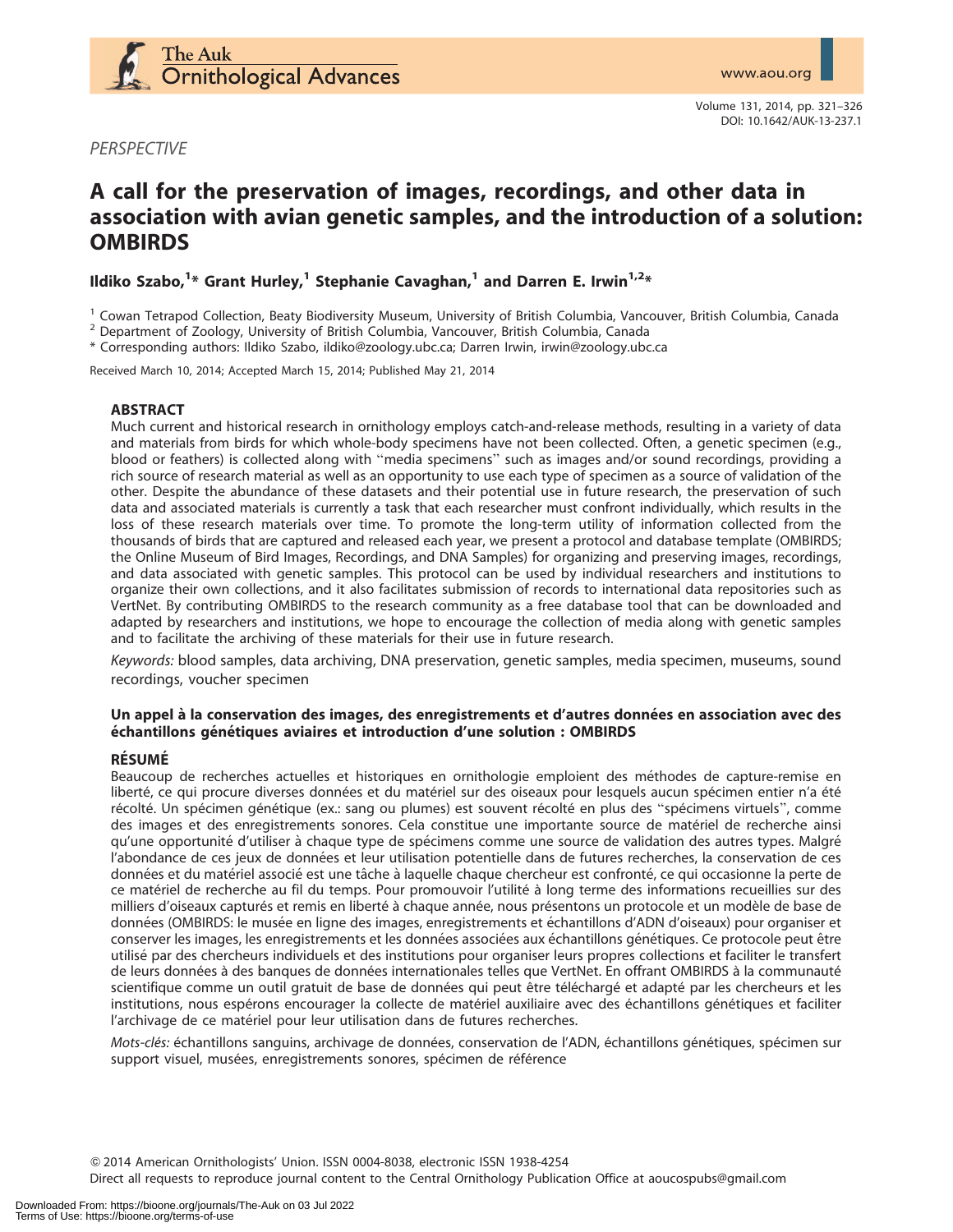Biodiversity loss is presently occurring at a rate unprecedented in human history, yet the technology available for the collection and analysis of biodiversity information is rapidly increasing. Digital photography, portable digital sound recorders, and advances in DNA sequencing have made it possible to routinely collect and study a wide variety of behavioral, morphological, isotopic, and genetic data from wild birds. As a research community, we have an opportunity to ensure the continuing availability of these data to future researchers, who can use them to verify our own scientific findings and to facilitate future studies—for example, on how biodiversity has changed over time. Tragically, however, vast quantities of scientific materials and data are currently being lost, as researchers retire, freezers stop working, and hard drives fail. An analysis by Vines et al. (2014) indicates that the odds of a dataset being accessible decreases by more than 17% per year. This estimate applies to data; the rate of loss of materials is likely much greater. In this era of climate change, rapid loss of biodiversity, and rapidly changing societal values, we feel that scientists, institutions, and governments should prioritize the safekeeping of research materials and data, so that they are accessible to future researchers.

The basic motivation for the long-term storage of collections of biological specimens in museums is to facilitate future research as well as the independent verification of scientific findings. Museums generally do an excellent job of preserving collected whole-body specimens, such as skins and skeletons. However, most ornithological research is now based on catch-and-release methods rather than whole-body collection (Figure 1). Such studies often involve the collection of genetic material (e.g., blood or feathers) along with occurrence data, morphological measurements, photographs, and/or sound and video recordings. Yet there is presently no well-established or broadly accepted protocol for archiving genetic material along with associated data. The majority of museums do not accept genetic samples without a specimen voucher (skin or skeletons, or some combination thereof ). Existing databases dedicated to the collection of biodiversity sound, image, or video media (e.g., Macaulay Library, http://www.macaulaylibrary.org; Xeno-canto, http://www.xeno-canto.org; and Internet Bird Collection, http://www.ibc.lynxeds.com) are not set up to simultaneously store and point to the existence of associated genetic material. Here, we call for the establishment of protocols for the long-term archiving of these diverse forms of materials and data in an integrated way, and we introduce and make available one particular protocol that we have implemented at the Beaty Biodiversity Museum at the University of British Columbia.



FIGURE 1. A survey of papers published in The Auk during the past year (late 2012–late 2013: issues 129[4] to 130[3]) reveals that the majority of studies (33 of 61) were based on catch-andrelease approaches, and an additional 5 studies used catch-andrelease and collection-based methods. For the above analysis, we excluded an additional 9 catch-and-release-based papers that were part of a special section on geolocators. Altogether, a total of 62–67% of studies employed catch-and-release approaches.

#### Value of Integrated Genetic and Media Specimens

Most scientific research relies on examining associations among multiple variables. By increasing the number of variables measured from each individual in a study, we increase the scientific value of each individual. For birds, we can collect genetic, behavioral, morphological, and other forms of information, and collecting a wide variety of information enables us to ask a greater variety of questions. For instance, are genetic and song variation associated in a putative contact zone between incipient species? Do genetically divergent forms differ in their plumage patterns? Do more variable songs correlate with larger body size? Do song and genetic diversity decline over time in a small isolated population? What parts of the genome correlate with song variation in the center of a hybrid zone between two species? Of course, collecting multiple types of information can be time-consuming, and researchers regularly make judgments about which information is feasible to collect and is most applicable to the questions being asked in a specific study. Currently, many researchers collect a variety of information and materials from each bird, but much of the complexity of these valuable resources will eventually be lost.

Although collection of whole-body specimens is essential for some research questions, many research projects use catch-and-release methods because of logistical, ethical, or permitting constraints, or because catch-andrelease better enables the answering of questions that depend on tracking individuals over time (e.g., behavioral or ecological interactions, migratory routes, and return rates). Investigators conducting this style of research face two long-term challenges: (1) how to best organize their genetic material and associated data for their own use and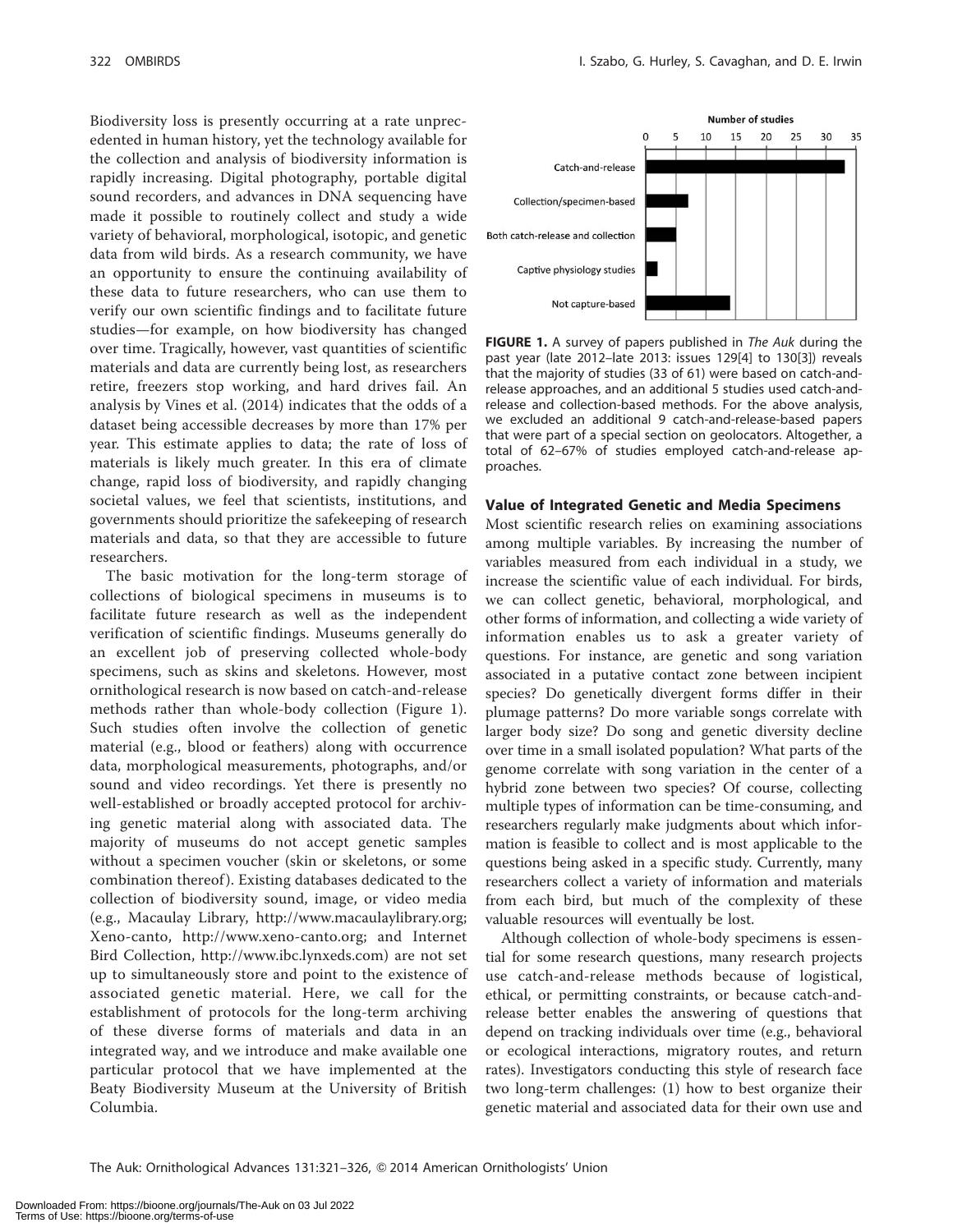(2) how to ensure that these materials are accessible to future researchers.

With technological advances increasing the feasibility of making and using digital images and sound recordings in research, the bar has been raised on how much and what types of data can be gathered from individual birds. Even with traditional specimens (skin, skeleton, etc.), it is becoming common to capture photos, sound recordings, and/or other media prior to the collection of whole specimens (Bostwick and Scholes 2012, Webster 2013). The proper collection and storage of media is even more important for feather-only or blood-only samples, when whole specimens are not collected. In those cases, photographs and sound recordings can be used to help verify the sources of genetic samples (and vice versa). Many museum ornithologists may be wary of using photos and sound recordings as a sort of ''voucher specimen'' for a genetic sample, but surely all ornithologists can agree that using media to help verify sources of genetic samples is better than having nothing other than the notes of the collector (much current genetic research in birds is based on such a method). Furthermore, for many types of research (e.g., behavioral), media specimens associated with genetic samples are even more valuable than whole specimens.

It is important that these diverse types of research materials collected from individual birds be organized and safely stored as soon as feasible after being collected, since this will better ensure accuracy as well as accessibility. The optimum is a single data-entry process that begins in the field; continues during the lab analysis phase; functions as a research tool prior to publication; serves to store and preserve data; and streamlines the transmission of digital information to a data provider, ultimately notifying the research community of the existence of this material. Individual researchers can benefit from the increased organization and accuracy provided by such a protocol, as well as from the increased potential for citations and collaboration generated by making their materials available to the broader research community. Likewise, the broader community will benefit if all available media are linked to the corresponding genetic material and if the existence of these materials is advertised via international, multimuseum search engines (amalgamated data providers such as VertNet, Arctos, etc.).

#### **OMBIRDS**

We propose a new concept and protocol called OMBIRDS (Online Museum of Bird Images, Recordings, and DNA Samples) to promote and facilitate the preservation of linked genetic and media specimens. OMBIRDS simplifies the task of linking physical samples, media, and related data using an integrated database and standardized storage

protocols for data and media. Our goals in developing OMBIRDS are to (1) encourage the research and museum communities to collect, organize, and preserve linked genetic and media specimens; (2) provide a tool that researchers can use to organize their own specimens for their own use; (3) facilitate the establishment of institutional repositories of linked genetic and media specimens; and (4) provide an integrated protocol by which institutions can submit their OMBIRDS data to amalgamated data repositories such as VertNet (http://vertnet.org), GBIF (Global Biodiversity Information Facility, http://www.gbif. org), and Arctos (http://arctos.database.museum). Our vision is that OMBIRDS can be used throughout the entire data-collection and preservation process, starting at the level of the individual researcher, moving to the museum or institutional level, and ending at the level of international data repositories. These large data amalgamators collect and display information submitted by contributing institutions; OMBIRDS fills a different role, enabling researchers and institutions to organize information and materials in their own private database, submitting their data to larger databases if and when they choose to. We are contributing OMBIRDS to the research community as a database tool that can be downloaded and adapted by numerous researchers and institutions, rather than as a single database housed solely at our own institution. Of course, some institutions may choose to develop their own databasing protocols for integrating genetic and media specimens, and we applaud such efforts.

OMBIRDS, a user-friendly, one-time data-entry protocol and method of data organization and storage, is designed to aid and encourage researchers to store and preserve all information from an individual bird as a single database record. This includes the ability to store media within the database or as a referenced file stored on a server (thereby creating stable sites for media storage and access). Behind the user-friendly templates, all OMBIRDS data fields are configured using Simple Darwin Core terms to aid data transmission to other institutions. Simple Darwin Core is a standardized set of terms and definitions for sharing biodiversity data, from locality to morphometric information (Darwin Core Task Group 2009, Wieczorek et al. 2012). OMBIRDS Darwin Core–defined fields are stored within a relational database structure that relates tables of occurrences, events, locations, identifications, taxonomic information, and digital media and media metadata. The use of Darwin Core fields in OMBIRDS records will shorten the turnaround time between a museum accepting and adding media-vouchered specimens to their online database, because the majority of the labor-intensive data entry is already done. This, in turn, will shorten the time before the existence of these mediarich specimens is published via amalgamated database providers.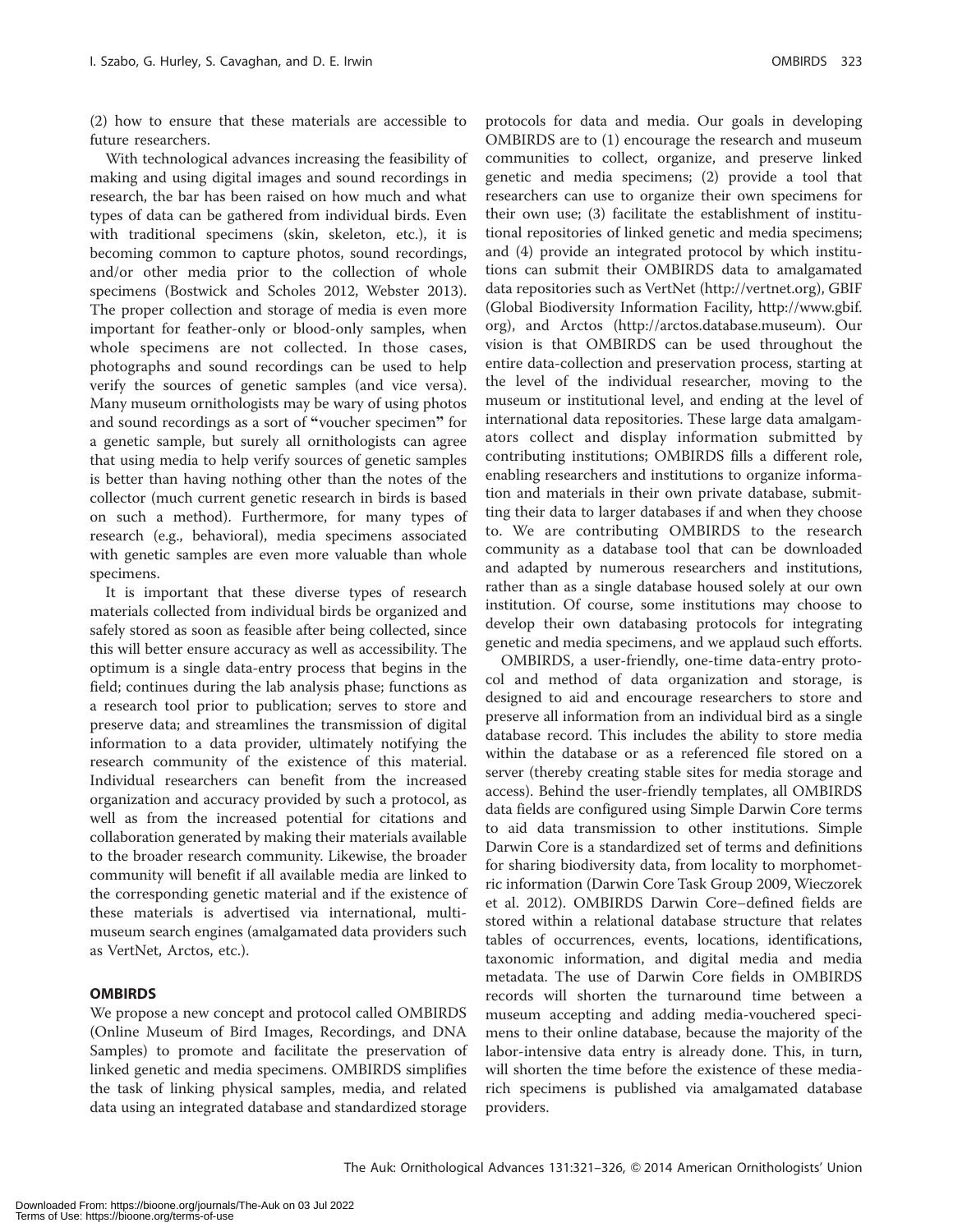

FIGURE 2. An example OMBIRDS record, showing a variety of data about an individual bird, photos of the bird, a Google Maps box with the occurrence location, and a sound recording (in this example, linked to a recording stored at the Macaulay Library, playable directly from the OMBIRDS record). More photos, sounds, and videos can be linked using the ''Media'' tab. Researchers are encouraged to create additional customized templates by adding data and/or media fields to tailor the data-entry template to their specific projects. The first syllable of the acronym, "OM," is reminiscent of the first syllable of the Sanskrit mantra Om Mani Padme Hum; hence, the logo (at the upper left) is a bird containing the symbol for Om, meaning ''wisdom.''

An example OMBIRDS database (Figure 2) and a free downloadable OMBIRDS data template are available at the Beaty Biodiversity Museum website (http://beatymuseum. ubc.ca/ombirds). The template runs on the widely used FileMaker Pro database program. Users must purchase their own licensed copy of FileMaker Pro, as they will be establishing their own OMBIRDS database. We welcome feedback from readers regarding the utility of the OM-BIRDS template as well as suggested modifications. We encourage researchers and institutions to customize database layouts to create digital datasheets specific to their project needs. To do this, researchers need to duplicate the layout(s) downloaded from the OMBIRDS web page and then add or delete database fields as necessary.

We envision OMBIRDS being used by both individual researchers and museums and that its common use will facilitate the submission of data and research materials from individuals to museums, when and if individuals choose to do so. Researchers and institutions are responsible for the transfer, accessioning, and dissemination of data and genetic and media specimens according to institutional policies and practices, and for the establishment of relationships with appropriate data providers such as VertNet. Copyright issues should be discussed prior to accessioning of materials and data into official museum collections and data repositories; in most cases, researchers who submit materials to collections would be giving up control over those materials and agreeing that the sharing

of materials will be governed by the policies of the institution managing that collection. Many researchers will want to do this only after they have finished intensively researching the materials, often after they have published their findings. We anticipate, however, that given the substantial benefit of making the materials available (e.g., increased citation rates, increased potential for collaboration, and the satisfaction of having their materials available for future research), many researchers will contribute to such collections and databases. Additionally, funding agencies and journals increasingly encourage or require researchers to make data easily accessible. Readers who are curious about the evolving consensus regarding data use and data sharing may want to consult the policies of GBIF, a major biodiversity data provider that amalgamates information provided by various data publishers (see http://www.gbif.org/disclaimer/datasharing). We note that the standard practices of properly acknowledging the sources of research materials should apply to media and genetic specimens. In cases in which many specimens contributed by a particular collector are used in a research project, we suggest that it would be appropriate to contact that collector to discuss the possibility of coauthorship.

The OMBIRDS database template allows flexibility in terms of where media files are stored. At institutions that have FileMaker Pro linked to a server, the database enables the creation of stable URLs for media stored on that institution's server. Researchers may also enter into agreements with organizations such as the Macaulay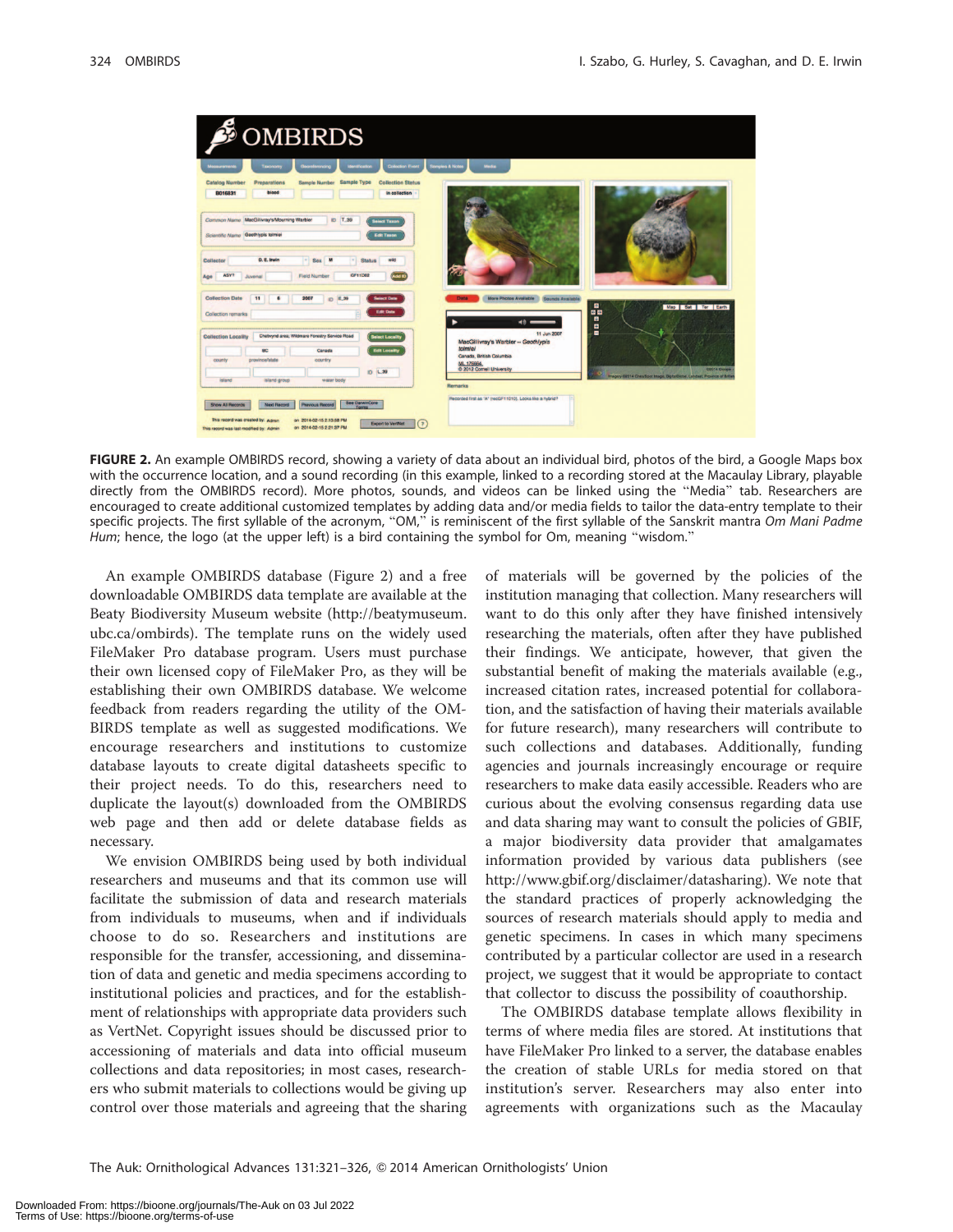Library (Cornell Lab of Ornithology, Ithaca, New York, USA) for specialized media storage and access. Following the creation of stable URLs for all the media types and the insertion of these URLs into corresponding OMBIRDS records, an institution's OMBIRDS database is ready to be transmitted to VertNet using the GBIF Integrated Publishing Toolkit (Wieczorek 2011; for more information, see http://www.vertnet.org/join/join.html). All available media can be made available via VertNet, or researchers and institutions can choose to block some data or media as they wish. The use of OMBIRDS protocols does not require publishing through VertNet or other providers, though the publishing of OMBIRDS records is strongly encouraged.

At a minimum, an OMBIRDS record requires taxonomic identification down to the species or subspecies level; the date on which the bird was captured and/or media were collected in the field; and locality information composed of a descriptive location and a set of decimalbased geographic coordinates. OMBIRDS can store any number of media files and associate them with a particular occurrence record. However, a researcher may want to select a set number of images and other media files to facilitate ease of storage and encourage quality documentation. During this process, researchers can create an associated ''bonus file'' that is also linked to each database record for all the other images, songs, or videos of the bird that are not showcased in the OMBIRDS record. In addition to bird images, we recommend taking a habitat image, which should include the mist net if this was the mode of capture. Future researchers can utilize the habitat image to get a general impression of the study site or to look at changes in habitats and land use.

# Example Archiving of Genetic and Media Specimens

We used the OMBIRDS protocol to transfer, store, and publish data and media from 73 MacGillivray's/Mourning Warblers (Geothlypis tolmiei/philadelphia) from a recently discovered hybrid zone as well as from allopatric areas (Irwin et al. 2009, Kenyon et al. 2011). Each blood sample was accessioned and given a University of British Columbia, Beaty Biodiversity Museum Cowan Tetrapod Collection (UBCBBM, CTC), catalog number. Associated field data were imported by mapping an Excel spreadsheet to Simple Darwin Core terms. Access profiles using usernames and passwords were assigned to individual users to protect the confidentiality of research prior to publication. Stable URLs of one habitat photo and up to 5 pictures from each bird were created on the UBC Zoology Server. We submitted song recordings to the Macaulay Library of Natural Sounds. After a license agreement was signed, the Macaulay Library hosted the files and created stable URLs for the song recordings of each bird. The

stable URLs created at both universities were inserted into the appropriate OMBIRDS database fields. The OMBIRDS records, including these stable URLs, were accessioned as part of the general Avian Research Collection at UBCBBM and transmitted to VertNet as part of the annual update of the UBCBBM CTC holdings (May 2013), thus publishing the existence of these media-vouchered blood samples to the entire scientific community.

The VertNet integrated portal (http://portal.vertnet.org) hosts specimen occurrence records across vertebrate taxa from multiple institutions. In addition to a Simple Darwin Core–based data record, the portal displays geolocated specimens in a Google Maps frame and links to externally hosted media. OMBIRDS records are integrated into the portal and take advantage of its new functionality (to see our OMBIRDS records, enter ''ombirds'' into VertNet's search box).

# Conclusions

Widespread use of OMBIRDS protocols or similar approaches could dramatically increase the quality and quantity of museum-curated media-vouchered genetic material available to future researchers. This is true for traditional specimens (skin, skeleton, tissue, or some combination thereof) and when only blood or feathers are collected. We also note that, although we have focused here on the problem of avian genetic samples, these databasing efforts could be expanded to records of other taxonomic groups and situations in which physical samples were not collected—for instance, for encounters when photographs, sound recordings, location, and other data were recorded. In addition to facilitating future research, sharing is also likely to benefit current researchers who provide data and materials, by increasing citations of their original research and/or materials (Piwowar et al. 2007) and opening up opportunities for collaboration. Practices and procedures promoting the long-term preservation of data are increasingly encouraged in the fields of ecology and evolution (Whitlock et al. 2010); the archiving of genetic samples and associated media used in published research would serve a purpose analogous to that of the highly successful Dryad database (http://www.datadryad. org) for storing information associated with evolutionary and ecological research. We hope that the capability to preserve and store linked visual, acoustic, and genetic data from temporarily captured birds encourages both data sharing and the collection of more complete datasets, increasing the ability to use one form of data (e.g., photos) as a validation for another (e.g., genetic samples).

We feel that the best way to facilitate the creation of media vouchers is a single data-entry protocol such as OMBIRDS that aids in the entire process of data collection, analysis, and archiving. To obtain linked genetic